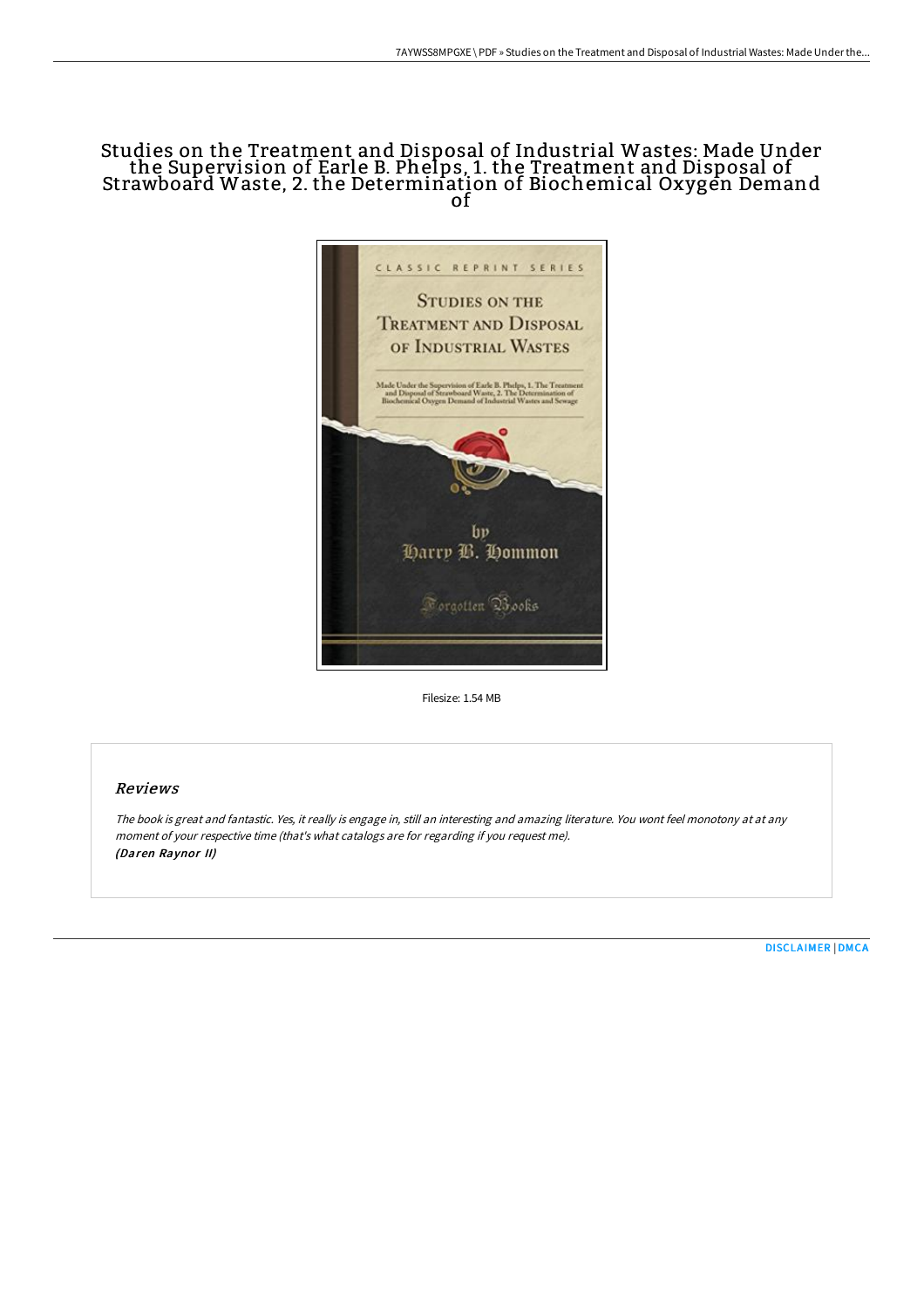### STUDIES ON THE TREATMENT AND DISPOSAL OF INDUSTRIAL WASTES: MADE UNDER THE SUPERVISION OF EARLE B. PHELPS, 1. THE TREATMENT AND DISPOSAL OF STRAWBOARD WASTE, 2. THE DETERMINATION OF BIOCHEMICAL OXYGEN DEMAND OF



Forgotten Books, United States, 2017. Paperback. Condition: New. Language: English . Brand New Book \*\*\*\*\* Print on Demand \*\*\*\*\*. Excerpt from Studies on the Treatment and Disposal of Industrial Wastes: Made Under the Supervision of Earle B. Phelps, 1. The Treatment and Disposal of Strawboard Waste, 2. The Determination of Biochemical Oxygen Demand of Industrial Wastes and Sewage Economically, the complication introduced by the industrial-waste problem is still greater. The relation of sewage treatment to water supply is a social or community problem, to be dealt with in terms of public welfare and at public cost. The utilization of a stream for the disposal of an industrial waste, however great the resulting evil, may be a vital necessity for the well - being of an industry upon which the prosperity of the community itself largely depends. About the Publisher Forgotten Books publishes hundreds of thousands of rare and classic books. Find more at This book is a reproduction of an important historical work. Forgotten Books uses state-of-the-art technology to digitally reconstruct the work, preserving the original format whilst repairing imperfections present in the aged copy. In rare cases, an imperfection in the original, such as a blemish or missing page, may be replicated in our edition. We do, however, repair the vast majority of imperfections successfully; any imperfections that remain are intentionally left to preserve the state of such historical works.

Ð Read Studies on the Treatment and Disposal of Industrial Wastes: Made Under the Supervision of Earle B. Phelps, 1. the Treatment and Disposal of Strawboard Waste, 2. the [Determination](http://www.bookdirs.com/studies-on-the-treatment-and-disposal-of-industr.html) of Biochemical Oxygen Demand of Online B Download PDF Studies on the Treatment and Disposal of Industrial Wastes: Made Under the Supervision of Earle B. Phelps, 1. the Treatment and Disposal of Strawboard Waste, 2. the [Determination](http://www.bookdirs.com/studies-on-the-treatment-and-disposal-of-industr.html) of Biochemical Oxygen Demand of